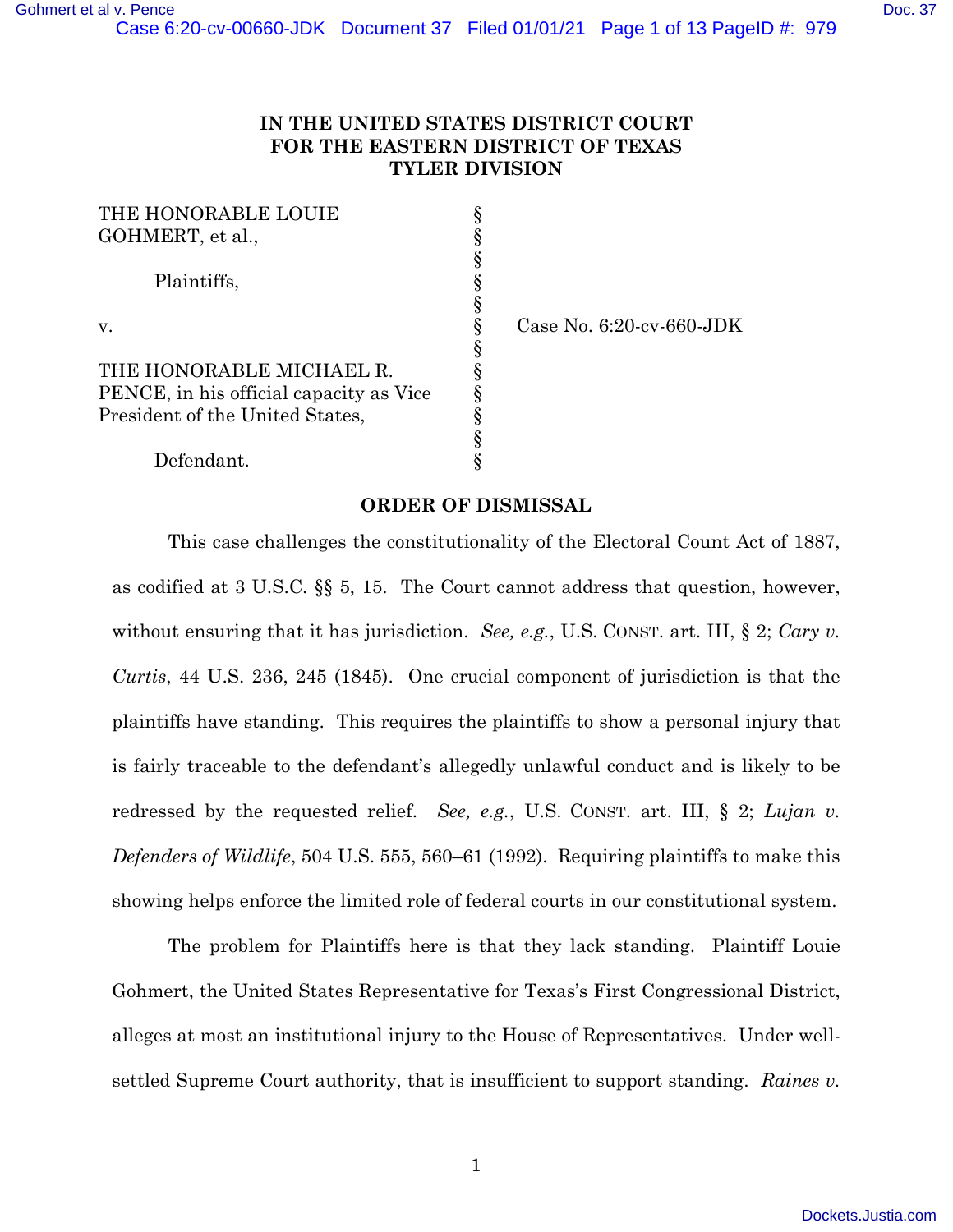*Byrd*, 521 U.S. 811, 829 (1997).

The other Plaintiffs, the slate of Republican Presidential Electors for the State of Arizona (the "Nominee-Electors"), allege an injury that is not fairly traceable to the Defendant, the Vice President of the United States, and is unlikely to be redressed by the requested relief.

Accordingly, as explained below, the Court lacks subject matter jurisdiction over this case and must dismiss the action.

# **I.**

### **A.**

The Electors Clause of the U.S. Constitution requires that each state appoint, in the manner directed by the state's legislature, the number of presidential electors to which it is constitutionally entitled. U.S. CONST. art. II, § 1, cl. 2. Under the Twelfth Amendment, each state's electors meet in their respective states and vote for the President and Vice President. U.S. CONST. amend XII. The electors then certify the list of their votes and transmit the sealed lists to the President of the United States Senate—that is, the Vice President of the United States. The Twelfth Amendment then provides that, "[t]he President of the Senate shall, in the presence of the Senate and House of Representatives, open all the certificates and the votes shall then be counted." *Id*. A candidate winning a majority of the electoral votes wins the Presidency. However, if no candidate obtains a majority of the electoral votes, the House of Representatives is to choose the President—with each state delegation having one vote. *Id*.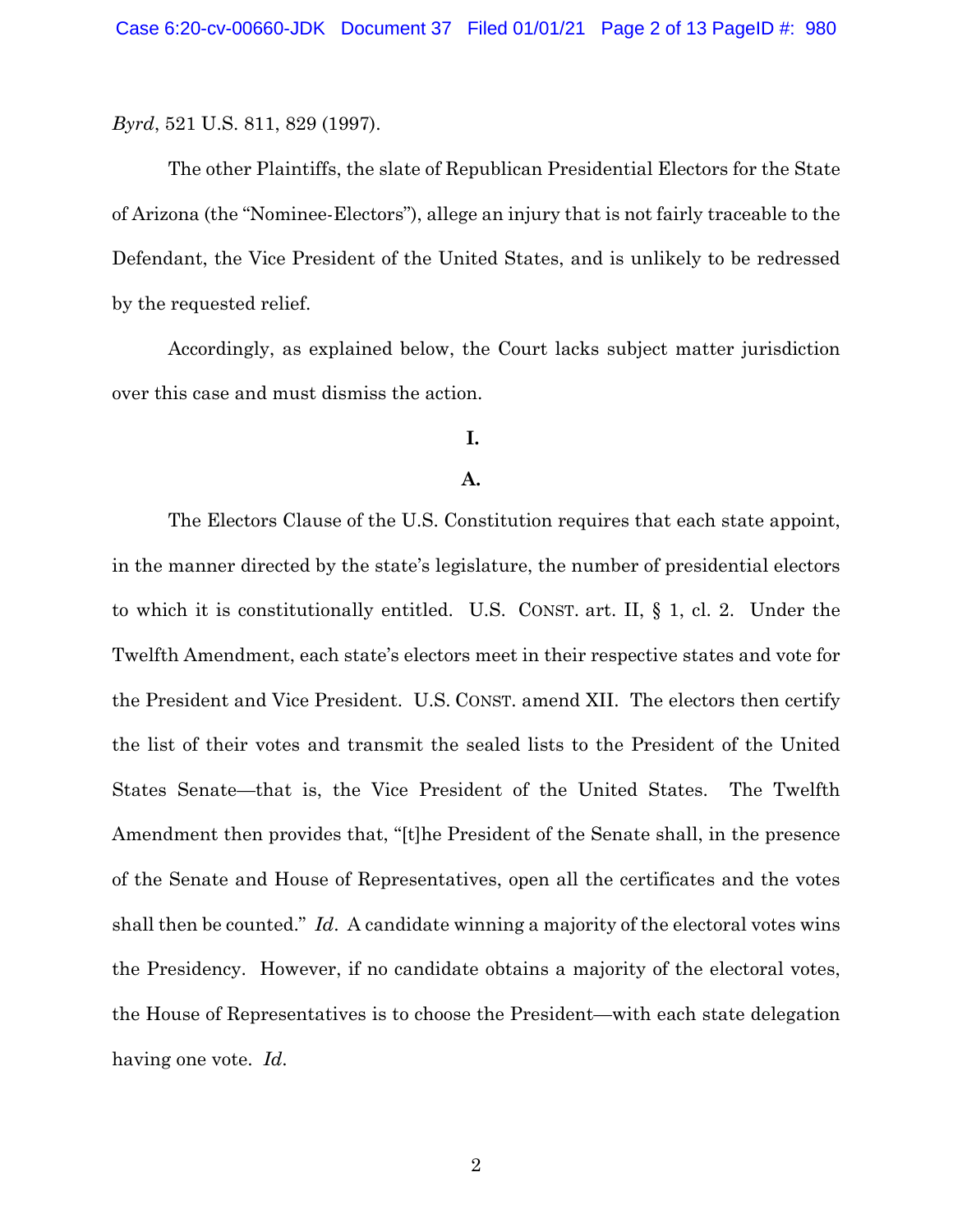#### Case 6:20-cv-00660-JDK Document 37 Filed 01/01/21 Page 3 of 13 PageID #: 981

 The Electoral Count Act, informed by the Hayes-Tilden dispute of 1876, sought to standardize the counting of electoral votes in Congress. Stephen A. Siegel, *The Conscientious Congressman's Guide to the Electoral Count Act of 1887*, 56 FLA. L. REV. 541, 547–50 (2004). Section 5 makes states' determinations as to their electors, under certain circumstances, "conclusive" and provides that these determinations govern the counting of electoral votes. 3 U.S.C. § 5. Section 15 requires a joint session of Congress to count the electoral votes on January 6, with the President of the Senate presiding. *Id.* § 15.

During that session, the President of the Senate calls for objections on the electoral votes. Written objections submitted by at least one Senator and at least one Member of the House of Representatives trigger a detailed dispute-resolution procedure. *Id.* Most relevant here, Section 15 requires both the House of Representatives and the Senate—by votes of their full membership rather than by state delegations—to decide any objection. The Electoral Count Act also gives the state governor a role in certifying the state's electors, which Section 15 considers in resolving objections. *Id.* § 6.

It is these dispute-resolution procedures that Plaintiffs challenge in this case.

#### **B.**

On December 14, 2020, electors convened in each state to cast their electoral votes. *Id.* § 7; Docket No. 1 ¶ 5. In Arizona, the Democratic Party's slate of eleven electors voted for Joseph R. Biden and Kamala D. Harris. These votes were certified by Arizona Governor Doug Ducey and Arizona Secretary of State Katie Hobbs and submitted as required under the Electoral Count Act. Docket No. 1 ¶ 22. That same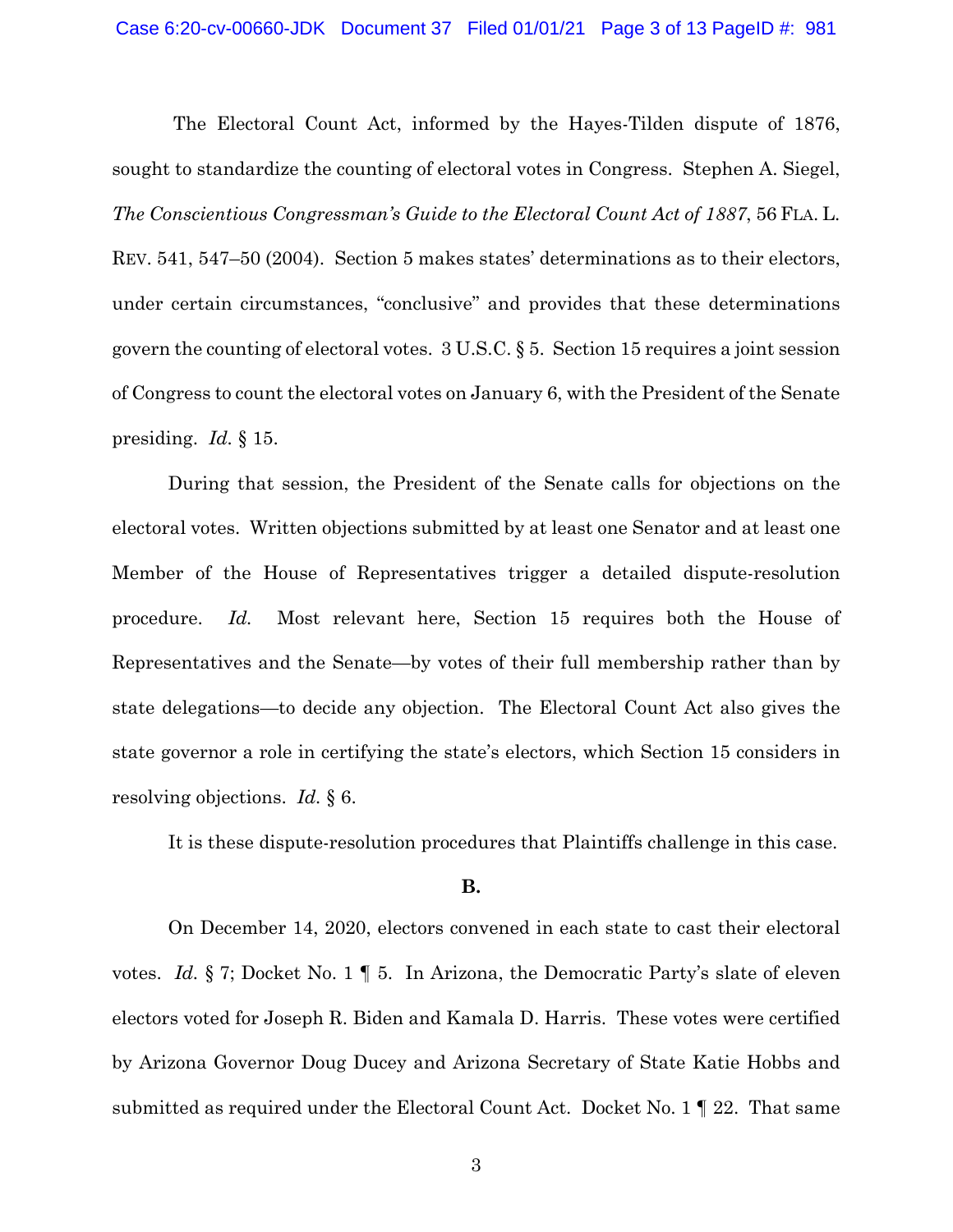day, the Nominee-Electors state that they also convened in Arizona and voted for Donald J. Trump and Michael R. Pence. *Id.* ¶ 20. Similar actions took place in Georgia, Pennsylvania, Wisconsin, and Michigan (with Arizona, the "Contested States"). *Id.* ¶ 20–21. Combined, the Contested States represent seventy-three electoral votes. *See id*. ¶ 23.

On December 27, Plaintiffs filed this lawsuit, alleging that there are now "competing slates" of electors from the Contested States and asking the Court to declare that the Electoral Count Act is unconstitutional and that the Vice President has the "exclusive authority and sole discretion" to determine which electoral votes should count. *Id*. ¶ 73. They also ask for a declaration that "the Twelfth Amendment contains the exclusive dispute resolution mechanisms" for determining an objection raised by a Member of Congress to any slate of electors and an injunction barring the Vice President from following the Electoral Count Act. *Id*. On December 28, Plaintiffs filed an Emergency Motion for Expedited Declaratory Judgment and Emergency Injunctive Relief ("Emergency Motion"). Docket No. 2. Plaintiffs request "an expedited summary proceeding" under Federal Rule of Civil Procedure 57. *Id*.

On December 31, the Vice President opposed Plaintiffs' motion. Docket No. 18.

#### **II.**

As mentioned above, before the Court can address the merits of Plaintiff's Emergency Motion, it must ensure that it has subject matter jurisdiction. *See, e.g*., *Cary*, 44 U.S. at 245 ("The courts of the United States are all limited in their nature and constitution, and have not the powers inherent in courts existing by prescription or by the common law."); *DaimlerChrysler Corp. v. Cuno*, 547 U.S. 332, 340–41 (2006)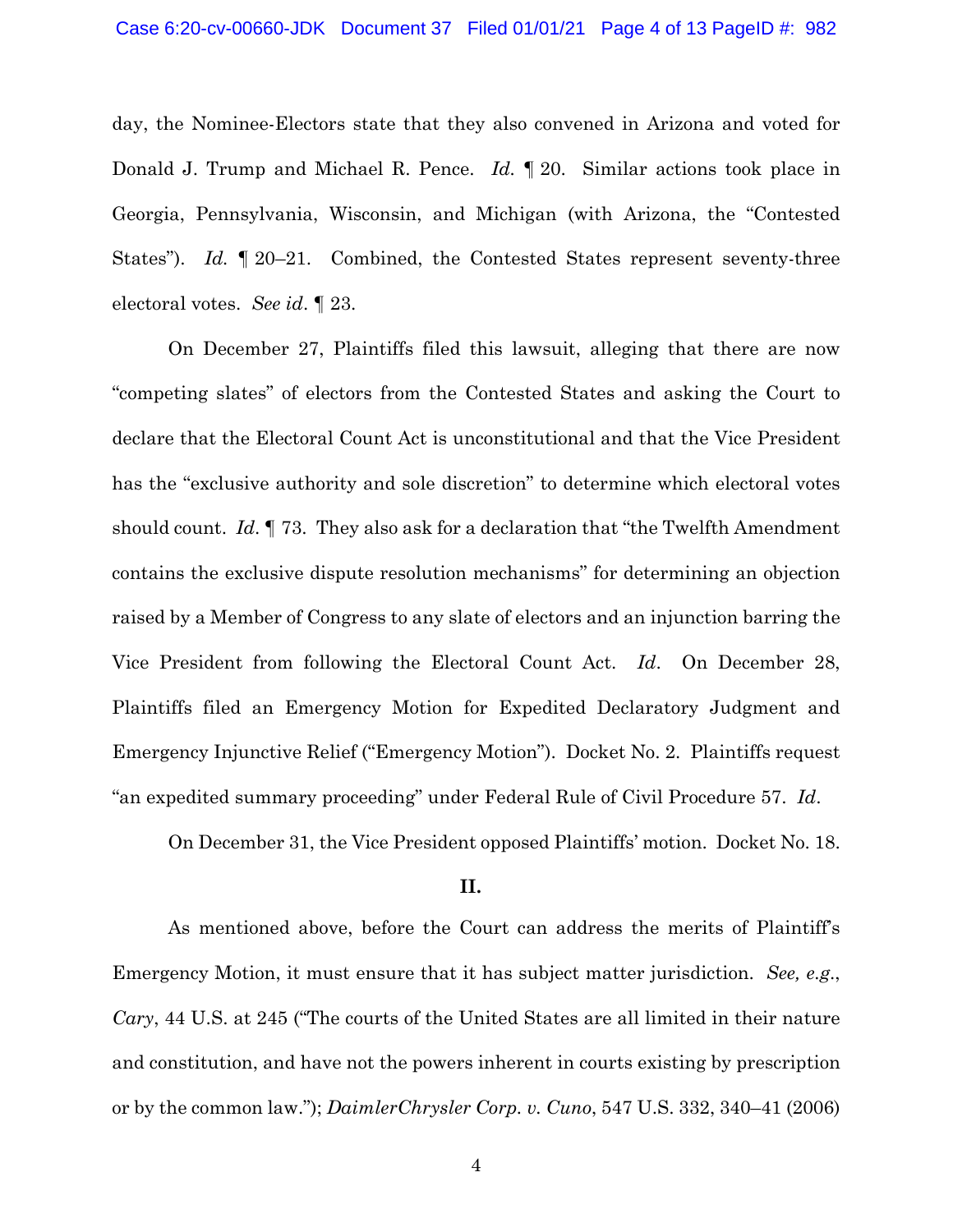("If a dispute is not a proper case or controversy, the courts have no business deciding it, or expounding the law in the course of doing so."). Article III of the U.S. Constitution limits federal courts to deciding only "cases" or "controversies," which ensures that the judiciary "respects 'the proper—and properly limited—role of the courts in a democratic society.'" *DaimlerChrysler*, 547 U.S. at 341 (quoting *Allen v. Wright*, 468 U.S. 737, 750 (1984)); *see also Raines*, 521 U.S. at 828 (quoting *United States v. Richardson*, 418 U.S. 166, 192 (1974)) ("Our regime contemplates a more restricted role for Article III courts . . . 'not some amorphous general supervision of the operations of government.'").

"[A]n essential and unchanging part of the case-or-controversy requirement of Article III" is that the plaintiff has standing. *Lujan*, 504 U.S. at 560. The standing requirement is not subject to waiver and requires strict compliance. *E.g.*, *Lewis v. Casey*, 518 U.S. 343, 349 n.1 (1996); *Raines*, 521 U.S. at 819. A standing inquiry is "especially rigorous" where the merits of the dispute would require the Court to determine whether an action taken by one of the other two branches of the Federal Government is unconstitutional. *Raines*, 521 U.S. at 819–20 (citing *Bender v. Williamsport Area Sch. Dist.*, 475 U.S. 534, 542 (1986), and *Valley Forge Christian Coll. v. Ams. United for Separation of Church & St., Inc.*, 454 U.S. 464, 473–74 (1982)). This is because "the law of Art. III standing is built on a single basic idea the idea of separation of powers." *Allen*, 468 U.S. at 752, *abrogated on other grounds by Lexmark Int'l, Inc. v. Static Control Components, Inc.*, 572 U.S. 118, 128 (2014). Article III standing "enforces the Constitution's case-or-controversy requirement."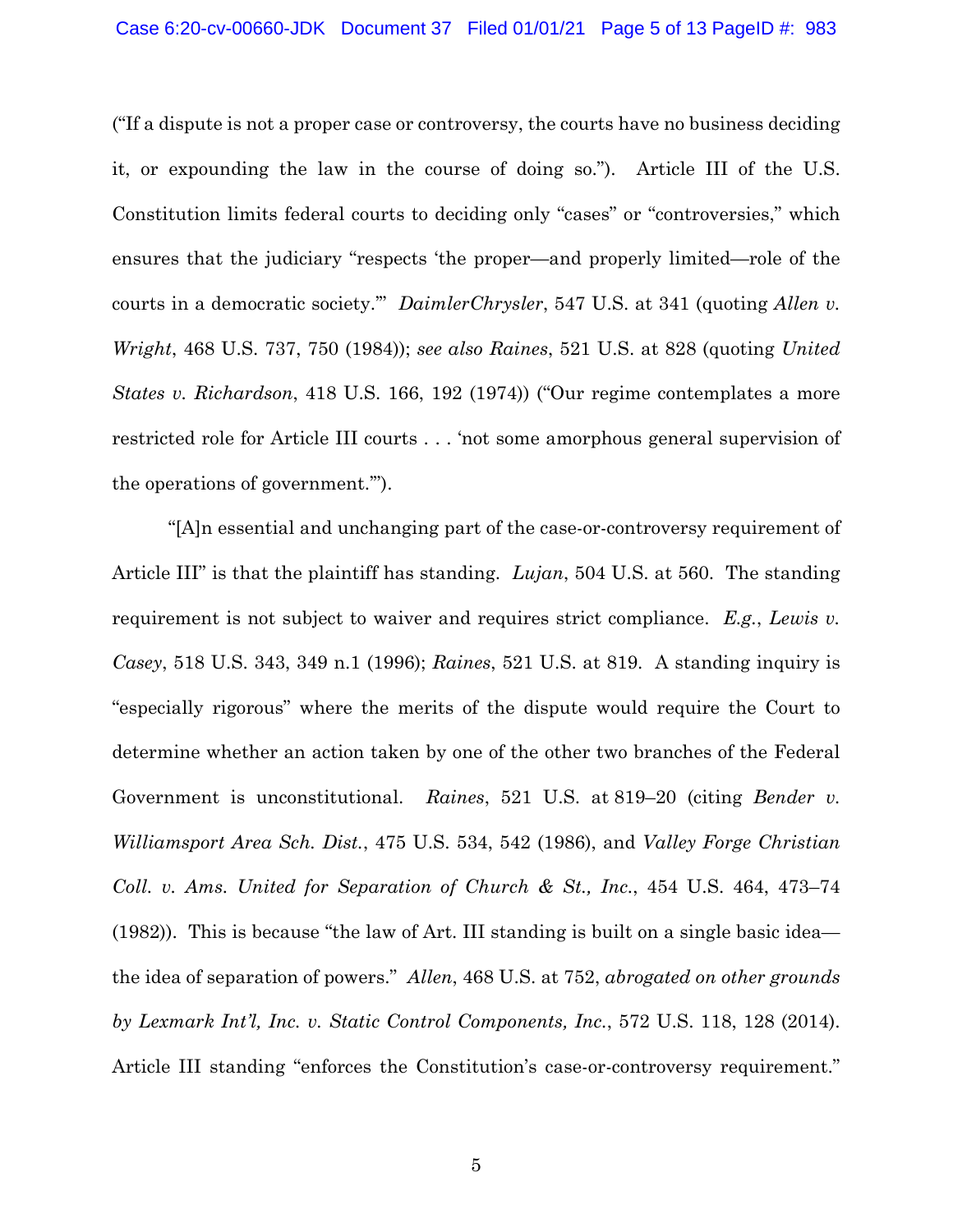*DaimlerChrysler Corp.*, 547 U.S. at 342 (quoting *Elk Grove Unified Sch. Dist. v. Newdow*, 542 U.S. 1, 11 (2004)). And "[n]o principle is more fundamental to the judiciary's proper role in our system of government than the constitutional limitation of federal-court jurisdiction to actual cases or controversies." *Raines,* 521 U.S. at 818.

Article III standing requires a plaintiff to show: (1) that he "has suffered an 'injury in fact' that is (a) concrete and particularized and (b) actual or imminent, not conjectural or hypothetical"; (2) that "the injury is fairly traceable to the challenged action of the defendant"; and (3) that "it is likely, as opposed to merely speculative, that the injury will be redressed by a favorable decision." *El Paso Cnty. v. Trump*, 982 F.3d 332, 336 (5th Cir. 2020) (quoting *Friends of the Earth, Inc. v. Laidlaw Env't. Servs. (TOC), Inc.*, 528 U.S. 167, 180–81 (2000)). "The party invoking federal jurisdiction bears the burden of establishing these elements," and "each element must be supported in the same way as any other matter on which the plaintiff bears the burden of proof, *i.e.,* with the manner and degree of evidence required at the successive stages of the litigation." *Lujan*, 504 U.S. at 561. "At the pleading stage, general factual allegations of injury resulting from the defendant's conduct may suffice." *Id.* 

### **III.**

Here, Plaintiffs have failed to demonstrate that they have standing to bring the claim alleged in Count I of their complaint.

# **A.**

The first Plaintiff is the Representative for Texas's First Congressional District, the Honorable Louie Gohmert. Congressman Gohmert argues that he will

6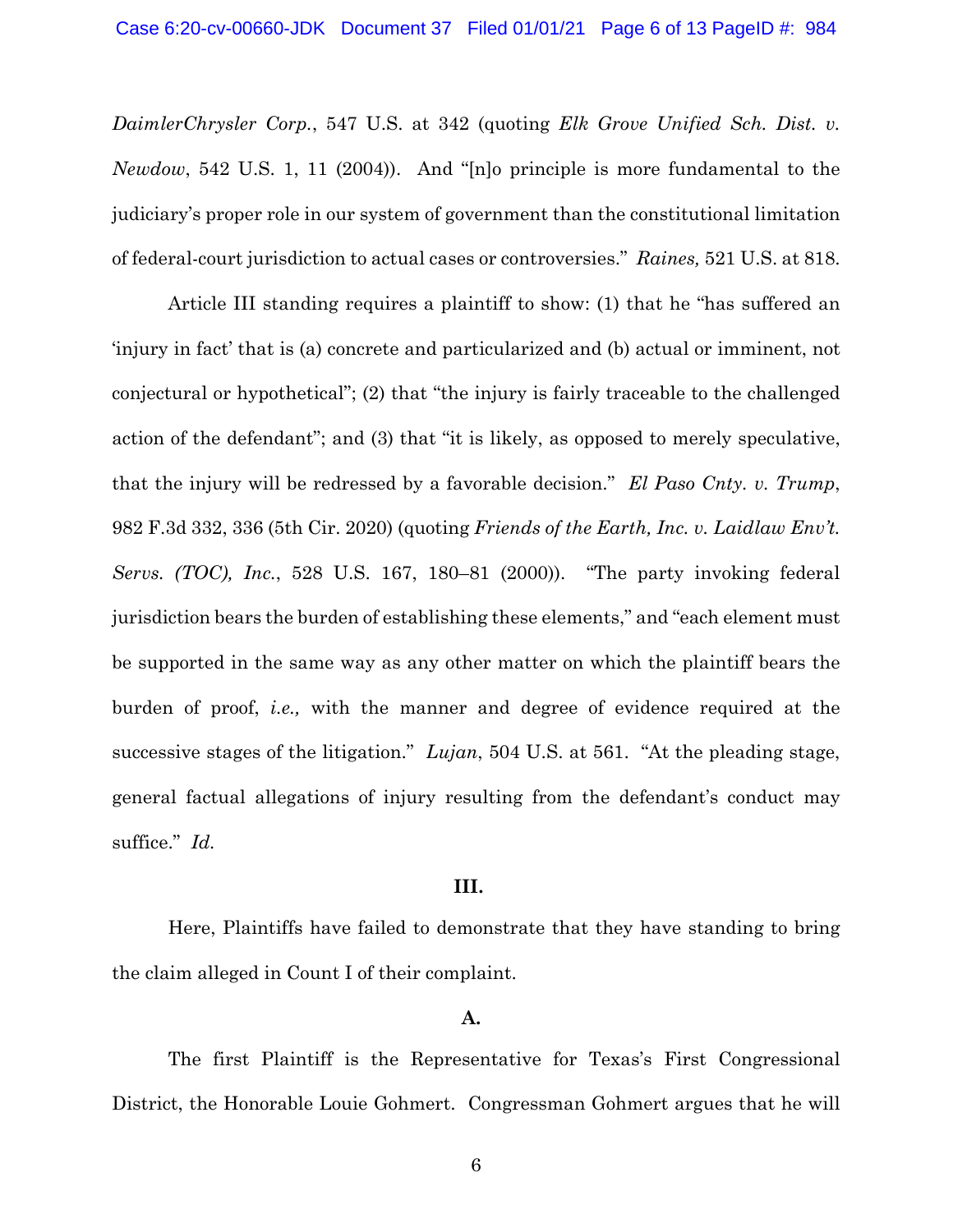be injured because "he will not be able to vote as a Congressional Representative in accordance with the Twelfth Amendment.'' Docket No. 2 at 4. Specifically, Congressman Gohmert argues that on January 6, 2021, when Congress convenes to count the electoral votes for President and Vice President, he "will object to the counting of the Arizona slate of electors voting for Biden and to the Biden slates from the remaining Contested States." Docket No. 1 ¶ 6. If a member of the Senate likewise objects, then under Section 15 of the Electoral Count Act, each member of the House and Senate is entitled to vote to resolve the objections, which Congressman Gohmert argues is inconsistent with the state-by-state voting required under the Twelfth Amendment. Docket No. 2 at 5. Congressmen Gohmert argues that the Vice President's compliance with the procedures of the Electoral Count Act will directly cause his alleged injury. *Id.* at 7. And he argues that a declaration that Sections 5 and 15 of the Electoral Count Act are unconstitutional would redress his alleged injury. *Id.* at 9–10.

Congressman Gohmert's argument is foreclosed by *Raines v. Byrd*, which squarely held that Members of Congress lack standing to bring a claim for an injury suffered "solely because they are Members of Congress." 521 U.S. at 821. And that is all Congressman Gohmert is alleging here. He does not identify any injury to himself as an individual, but rather a "wholly abstract and widely dispersed" institutional injury to the House of Representatives. *Id*. at 829. Congressman Gohmert does not allege that he was "singled out for specially unfavorable treatment as opposed to other Members of their respective bodies," does not claim that he has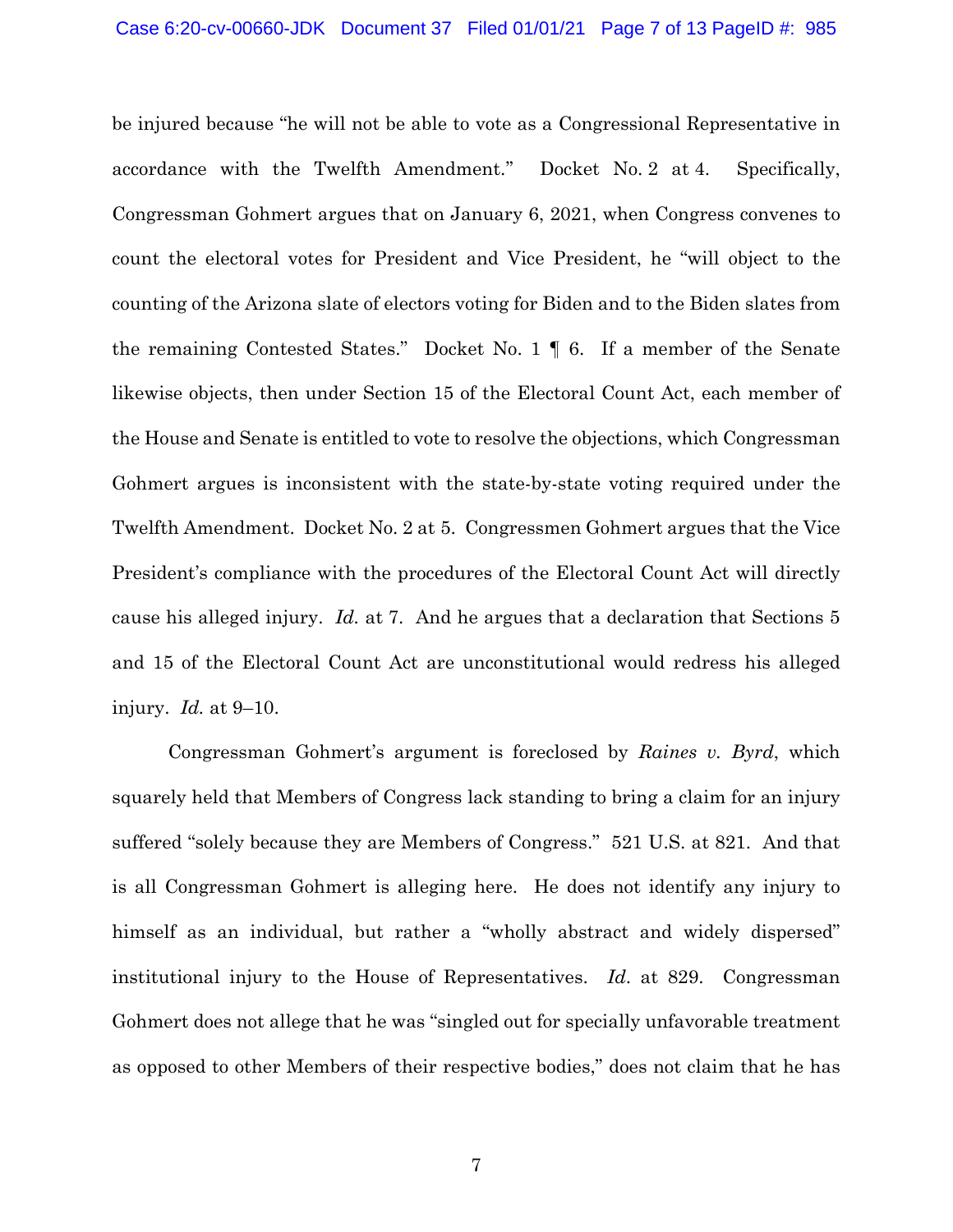"been deprived of something to which [he] *personally* [is] entitled," and does not allege a "loss of any private right, which would make the injury more concrete." *Id*. at 821 (emphasis in original). Congressman Gohmert's alleged injury is "a type of institutional injury (the diminution of legislative power), which necessarily damages all Members of Congress." *Id*. Under these circumstances, the Supreme Court held in *Raines*, a Member of Congress does not have "a sufficient 'personal stake'" in the dispute and lacks "a sufficiently concrete injury to have established Article III standing." *Id*. at 830.

For the first time in their reply brief, Plaintiffs assert that Congressman Gohmert has standing as a Texas voter, relying on *League of United Latin Am. Citizens, Dist. 19 v. City of Boerne*, 659 F.3d 421, 430 (5th Cir. 2011). Docket No. 30 at 30, 33–34. The Court disagrees. In *LULAC*, the Fifth Circuit held that an individual voter had standing to challenge amendments to the City of Boerne's city council election scheme that would allegedly deprive him of a "pre-existing right to vote for certain offices." 659 F.3d at 430. That is not the case here. Congressman Gohmert does not allege that he was denied the right to vote in the 2020 presidential election. Rather, he asserts that under the Electoral Count Act, "he will not be able to vote *as a Congressional Representative* in accordance with the Twelfth Amendment." Docket No. 2 at 4 (emphasis added). Because Congressman Gohmert is asserting an injury in his role as a Member of Congress rather than as an individual voter, *Raines* controls.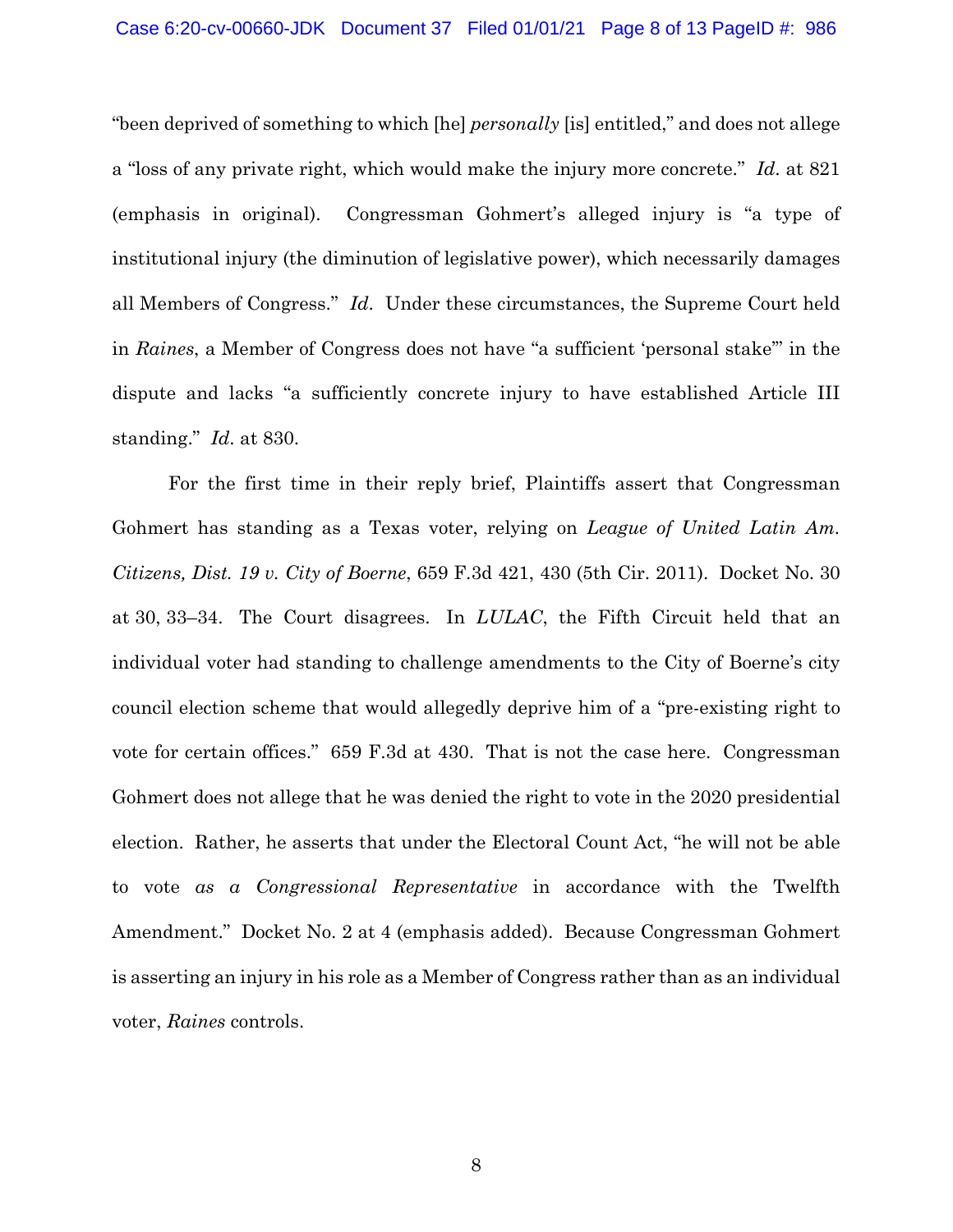Further weighing against Congressman Gohmert's standing here is the speculative nature of the alleged injury. "To establish Article III standing, an injury must be 'concrete, particularized, and actual or imminent.'" *Clapper v. Amnesty Int'l USA*, 568 U.S. 398, 409 (2013) (quoting *Monsanto Co. v. Geertson Seed Farms,* 561 U.S. 139, 149 (2010)); *see also Lujan*, 504 U.S. at 560 (quoting *Whitmore v. Arkansas*, 495 U.S. 149, 155 (1990)) (alleged injury cannot be "conjectural" or "hypothetical"). "Although imminence is concededly a somewhat elastic concept, it cannot be stretched beyond its purpose, which is to ensure that the alleged injury is not too speculative for Article III purposes—that the injury is *certainly* impending." *Clapper*, 568 U.S. at 409 (quoting *Lujan*, 504 U.S. at 565 n.2).

Here, Congressman Gohmert's alleged injury requires a series of hypothetical—but by no means certain—events. Plaintiffs presuppose what the Vice President will do on January 6, which electoral votes the Vice President will count or reject from contested states, whether a Representative and a Senator will object under Section 15 of the Electoral Count Act, how each member of the House and Senate will vote on any such objections, and how each state delegation in the House would potentially vote under the Twelfth Amendment absent a majority electoral vote. All that makes Congressman Gohmert's alleged injury far too uncertain to support standing under Article III. *Id.* at 414 ("We decline to abandon our usual reluctance to endorse standing theories that rest on speculation about the decisions of independent actors.").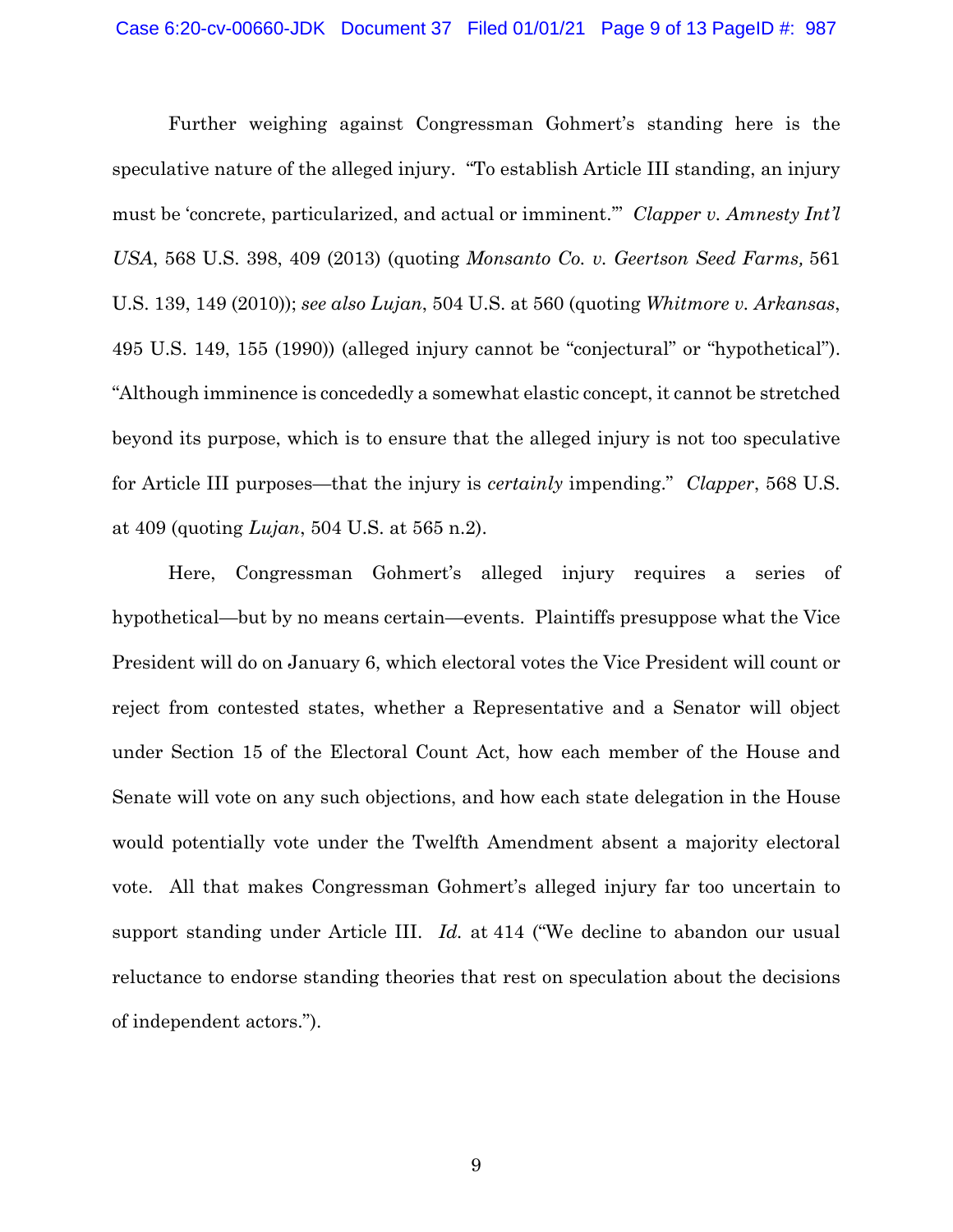Accordingly, the Court finds that Congressman Gohmert lacks standing to bring the claim alleged here.

### **B.**

The Nominee-Electors argue that they have standing under the Electors Clause "as candidates for the office of Presidential Elector because, under Arizona law, a vote cast for the Republican Party's President and Vice President is cast for the Republican Presidential Electors." Docket No. 2 at 6 (citing ARIZ. REV. STAT. § 16- 212). The Nominee-Electors were injured, Plaintiffs contend, when Governor Ducey unlawfully certified and transmitted the "competing slate of Biden electors" to be counted in the Electoral College. *Id*. at 7.

This alleged injury, however, is not fairly traceable to any act of the Vice President. Nor is it an injury likely to be redressed by a favorable decision here. *See Friends of the Earth*, 528 U.S. at 180–81.<sup>1</sup> Plaintiffs do not allege that the Vice President had any involvement in the "certification and transmission of a competing

<sup>&</sup>lt;sup>1</sup> The Court need not decide whether the Nominee-Electors were "candidates" under Arizona law. Plaintiffs cite *Carson v. Simon*, in which the Eighth Circuit held that prospective presidential electors are "candidates" under Minnesota law and have standing to challenge how votes are tallied in Minnesota. 978 F.3d 1051, 1057 (8th Cir. 2020). But the U.S. District Court for the District of Arizona has distinguished *Carson*, holding that presidential electors in Arizona are ministerial and are "not candidates for office as the term is generally understood" under Arizona law. *Bowyer v. Ducey*, — F. Supp. 3d —, 2020 WL 7238261, at \*4 (D. Ariz. Dec. 9, 2020); *see also Feehan v. Wis. Elections Comm'n*, No. 20-CV-1771-PP, 2020 WL 7250219, at \*12 (E.D. Wis. Dec. 9, 2020) (nomineeelector is not a candidate under Wisconsin law). "Arizona law makes clear that the duty of an Elector is to fulfill a ministerial function, which is extremely limited in scope and duration, and that they have no discretion to deviate at all from the duties imposed by the statute." *Bowyer*, 2020 WL 7238261, at \*4 (citing ARIZ. REV. STAT. § 16-212(c)). Arizona voters, moreover, vote "for their preferred presidential candidate," not any single elector listed next to the presidential candidates' names. *Id*. (citing ARIZ. REV. STAT. § 16-507(b)). The court in *Bowyer* therefore held that nomineeelectors in Arizona lacked standing to sue state officials for alleged voting irregularities. *See id*. In any event, even if the Nominee-Electors had standing to sue state officials to redress the injury alleged here, they have not done so. Plaintiffs have named only the Vice President, and they have not shown "a fairly traceable connection between [their] injury and the complained-of conduct of defendant." *E.g*., *Steel Co. v. Citizens for a Better Env't*, 523 U.S. 83, 103 (1998).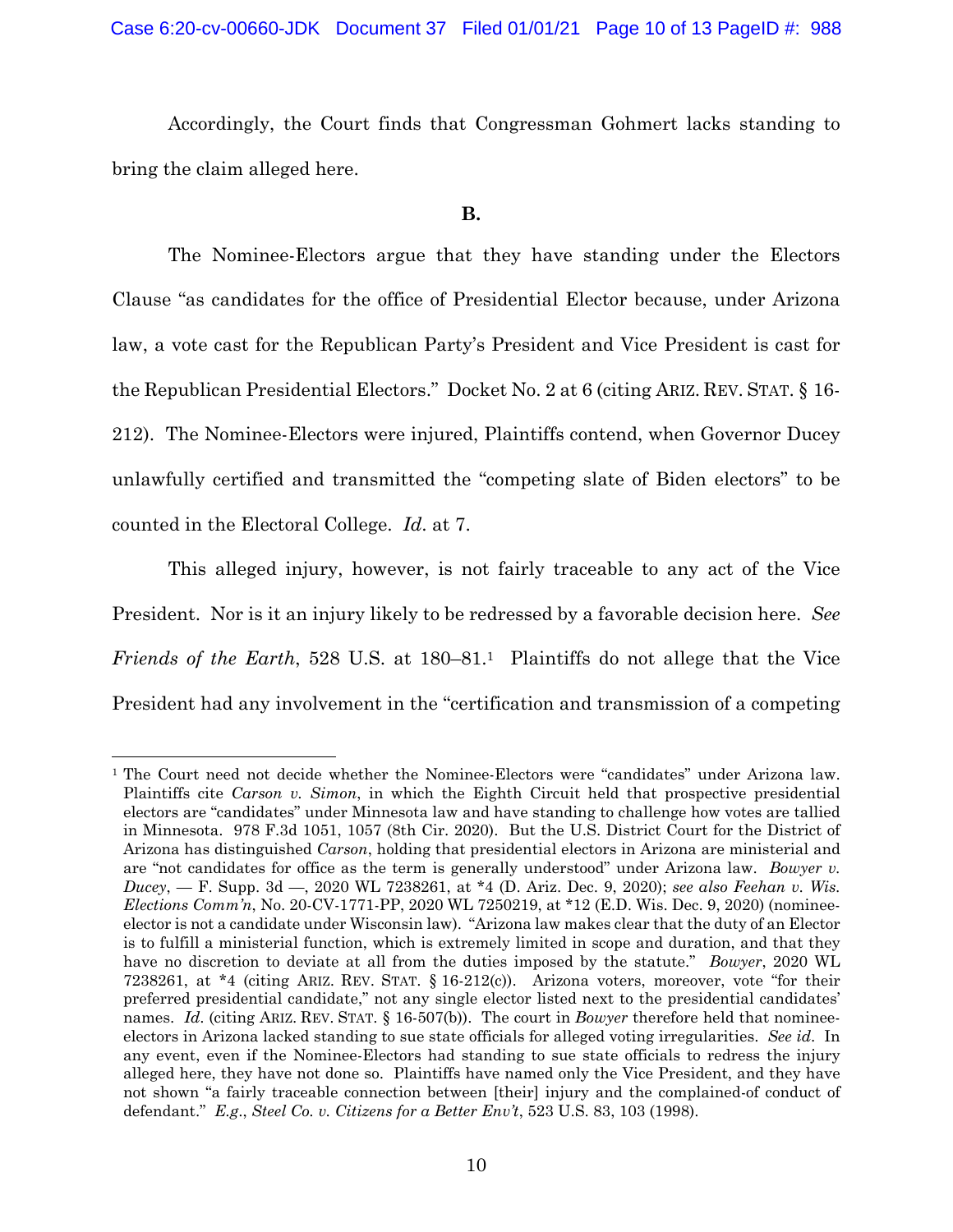slate of Biden electors." Docket No. 2 at 7. Nor could they. *See* 3 U.S.C. § 6. That act is performed solely by the Arizona Governor, who is a "third party not before the court." *Lujan*, 504 U.S. at 560–61 (quoting *Simon v. Eastern Ky. Welfare Rts. Org.*, 426 U.S. 26, 41–42 (1976)). Indeed, Plaintiffs acknowledge that their injury was caused by Arizona officials in Arizona, the "Vice President did not cause [their] injury," and their "unlawful injuries [were] suffered in Arizona." Docket No. 2 at 7.

The Nominee-Electors argue that their injury is nevertheless fairly traceable to the Vice President because he will "ratify and purport to make lawful the unlawful injuries that Plaintiffs suffered in Arizona." *Id*. For support, Plaintiffs cite *Sierra Club v. Glickman*, in which the Fifth Circuit held that an environmental injury was fairly traceable to the Department of Agriculture, even though the injury was directly caused by third-party farmers, because the Department had "the ability through various programs to affect the pumping decisions of those third party farmers to such an extent that the plaintiff's injury could be relieved." 156 F.3d 606, 614 (5th Cir. 1998). Nothing like that is alleged here. The Vice President's anticipated actions on January 6 will not affect the decision of Governor Ducey regarding the certification of presidential electors—which occurred more than two weeks ago on December 14. Even "ratifying" or "making lawful" the Governor's decision, as Plaintiffs argue will occur here, will not have any "coercive effect" on Arizona's certification of electoral votes. *See Bennett v. Spear*, 520 U.S. 154, 168–69 (1997).

For similar reasons, the Nominee-Electors' claimed injury is not likely to be redressed here. To satisfy redressability, Plaintiffs must show that it is "likely" their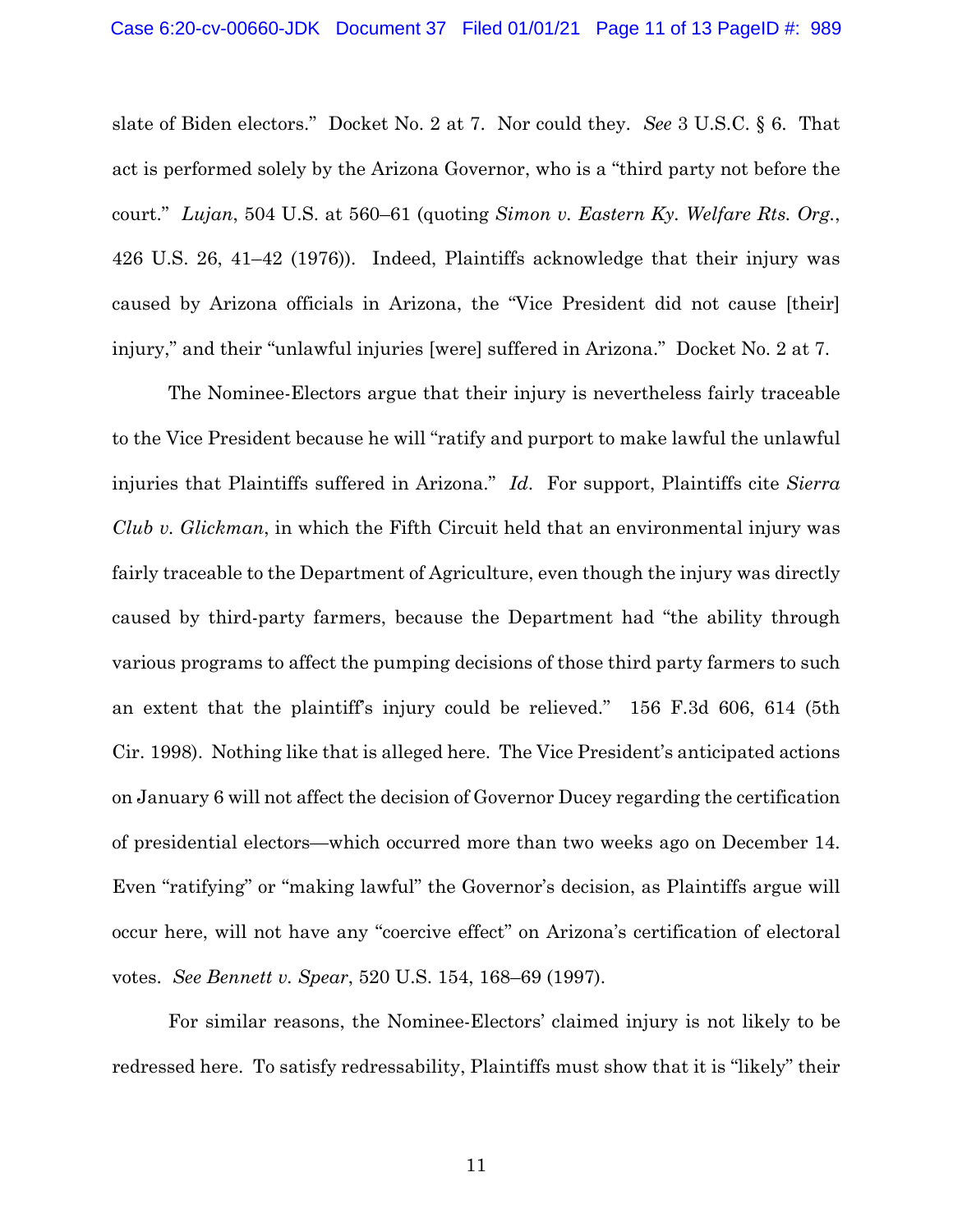alleged injury will be "redressed by a favorable decision." *Lujan*, 504 U.S. at 561. But here, Plaintiffs seek declaratory and injunctive relief as to the manner of the Vice President's electoral vote *count*. *See* Docket No. 1 ¶ 73. Such relief will not resolve their alleged harm with respect to Governor Ducey's electoral vote *certification*. *See*  Docket No. 2 at 7. As the Supreme Court has long held, "a federal court can act only to redress injury that fairly can be traced to the challenged action of the defendant, and not injury that results from the independent action of some third party not before the court." *Simon*, 426 U.S. at 41–42; *see also El Paso Cnty.*, 982 F.3d at 343 (plaintiff lacks standing where an order granting the requested relief "would not rescind," and "accordingly would not redress," the allegedly harmful act).

Even if their injury were the loss of the right to vote in the Electoral College, *see* Docket No. 2 at 6, Plaintiffs' requested relief would not redress that injury. Plaintiffs are not asking the Court to order the Vice President to count the Nominee-Electors' votes, but rather that the Vice President "exercise the exclusive authority and sole discretion in determining which electoral votes to count for a given State," or alternatively, to decide that no Arizona electoral votes should count. *See* Docket No. 1 ¶ 73. It is well established that a plaintiff lacks standing where it is "uncertain that granting [the plaintiff] the relief it wants would remedy its injuries." *Inclusive Comtys. Project, Inc. v. Dep't of Treasury*, 946 F.3d 649, 657–58 (5th Cir. 2019).

Accordingly, the Court finds that the Nominee-Electors lack standing.<sup>2</sup>

<sup>2</sup> Plaintiffs Hoffman and Kern claim without supporting argument that they have standing as members of the Arizona legislature. Docket No. 2 at 4. This claim fails for the reasons Congressman Gohmert's standing argument fails. *See supra* Part III.A.